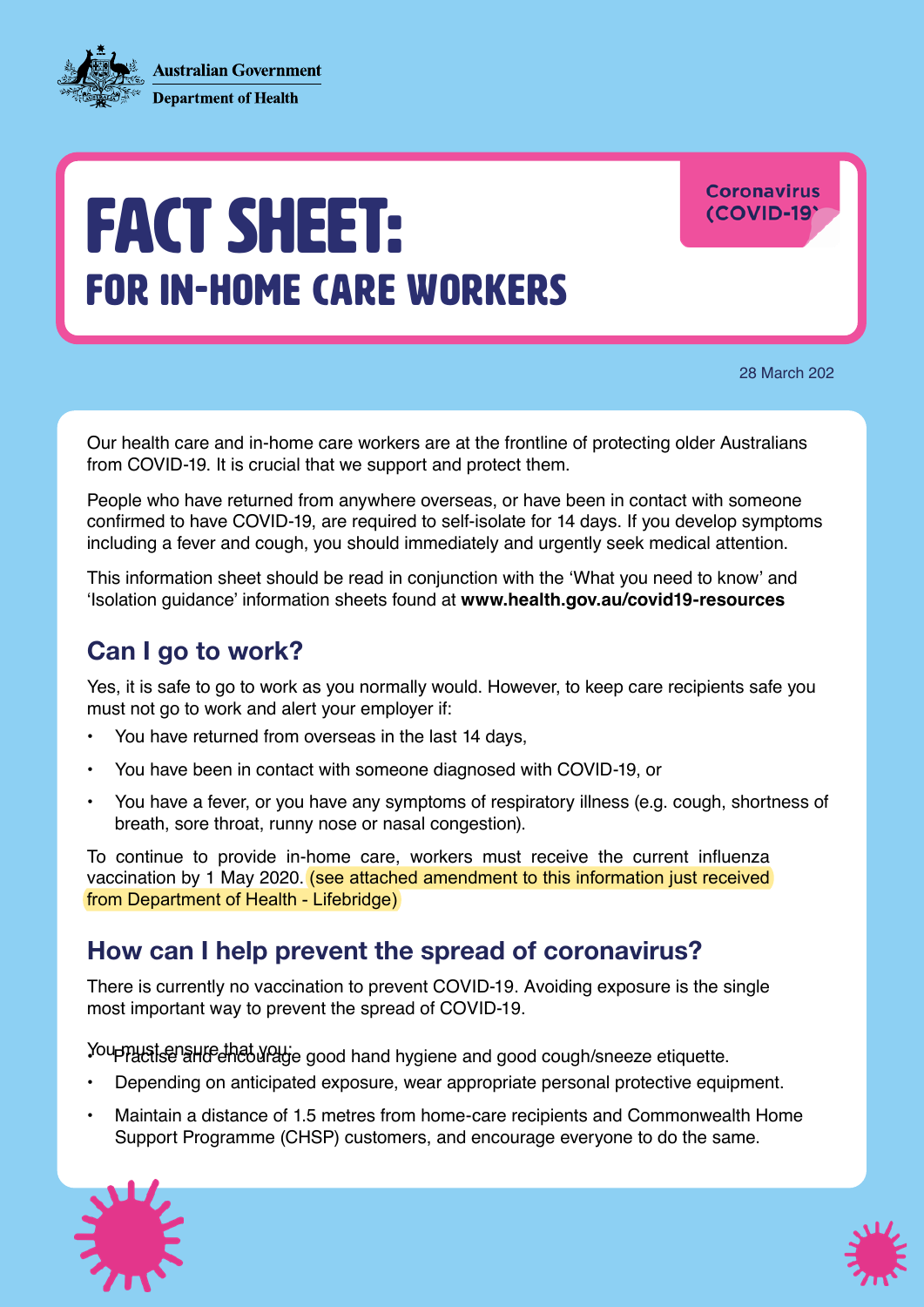## How do I know what I should be doing differently at work?

A new online training module providing information on COVID-19 infection control has been released by the Government. This includes signs and symptoms of the virus, how to keep safe and myth-busting. All care workers across health, aged care and disability are encouraged to undertake this training **www.[covid-19training.gov.au](https://covid-19training.gov.au)** 

Specific modules will be available for aged care workers supporting care recipients living in the community shortly.

### What about workers with visa work restrictions?

New visa arrangements are available now to support the aged care workforce. Aged care providers can now temporarily offer more hours to international students to help ensure the care of older Australians.

These changes apply to both residential and home care.

They are temporary measures and are designed to address any staff shortages caused by COVID-19. We need to support workforce continuity in case a large part of the workforce is unable to come to work. Providers will ensure all staff are adequately trained.

For more information go to **[www.homeaffairs.gov.au](http://www.homeaffairs.gov.au)** 

### How can clients get urgent access to CHSP or other additional services if their care needs change due to COVID-19?

The delivery of additional services where there is an urgent need (such as meals, nursing, personal care or transport) can already be delivered without an assessment on a time limited basis.

Home care package clients can already access CHSP services on a time limited basis in emergency situations when their package is fully allocated. The service provider assisting the client will still need to contact My Aged Care and register the client. An assessment should be scheduled at a later date where appropriate.

There are potentially two ways that CHSP can support flexibility in service provision to respond to COVID-19:

- Clients (new or existing) can approach service providers directly to change or increase services where there is an urgent need for a health or safety intervention that can be delivered by a service provider. This can include meal delivery services.
- My Aged Care Contact Centre **1800 200 422** can provide direct referrals to CHSP services in urgent circumstances. The services referred to should be:
	- For a one-off intervention (such as transport to a GP appointment)



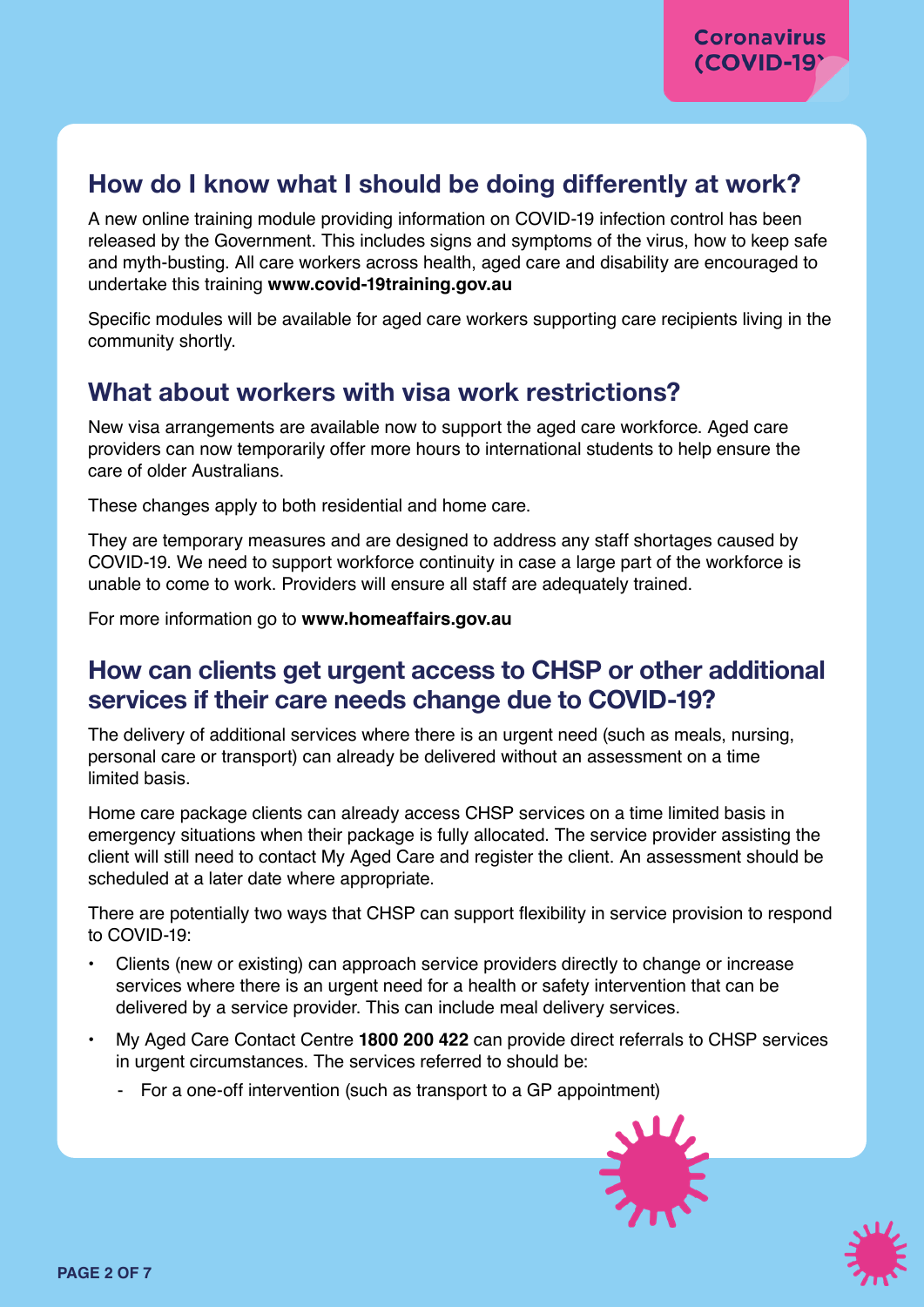- For a direct health or safety intervention that needs to occur before a face-to-face assessment can take place (such as for Nursing, Personal Care or Meals).

In the above situations, the Department would expect CHSP providers to only deliver services they are funded to deliver (e.g. they cannot start delivering domestic assistance when they are only funded for respite).

## What should I advise my staff in these challenging times?

One of the important messages is the value of basic standard hygiene (hand washing, cough etiquette, social distancing) in preventing transmission.

As trusted care providers in our community, your assistance in communicating this message to your workforce, senior Australians, their families and friends is appreciated.

Employers should provide information and brief all employees, contract staff and volunteers, including domestic and cleaning staff where applicable, on relevant information and procedures to prevent the spread of coronavirus.

You should inform staff who have been in close contact with a confirmed COVID-19 case to remain isolated in their home. Workers should seek medical advice and advise their employer if they develop symptoms during the isolation period..

Public health authorities may contact employers in the event an employee, contract staff or volunteer is confirmed to have coronavirus.

## Will I have access to Government payments if I can't go to work?

Workers who are unable to attend work because they have been diagnosed with COVID-19 or who are in isolation may qualify for Sickness Allowance (or JobSeeker Payment from 20 March 2020) if they do not have any employer leave entitlements, such as sick leave, and they meet general eligibility requirements in respect of residency and income and asset tests.

Young people under the age of 22 who are unable to attend work because they have been diagnosed with COVID-19 or who are in isolation may qualify for Youth Allowance if they meet the same requirements.

For more information, visit Services Australia**[www.servicesaustralia.gov.au](https://www.servicesaustralia.gov.au/)** 

## What precautions do I need to take?

Standard precautions for preventing infection are always used in care settings when providing health care or personal care. Standard precautions include hand hygiene before and after every episode of physical contact. Use appropriate PPE (including gloves, gown, appropriate mask and eye protection) depending on the anticipated exposure, ensuring good sneezecough etiquette and regularly cleaning the environment and equipment